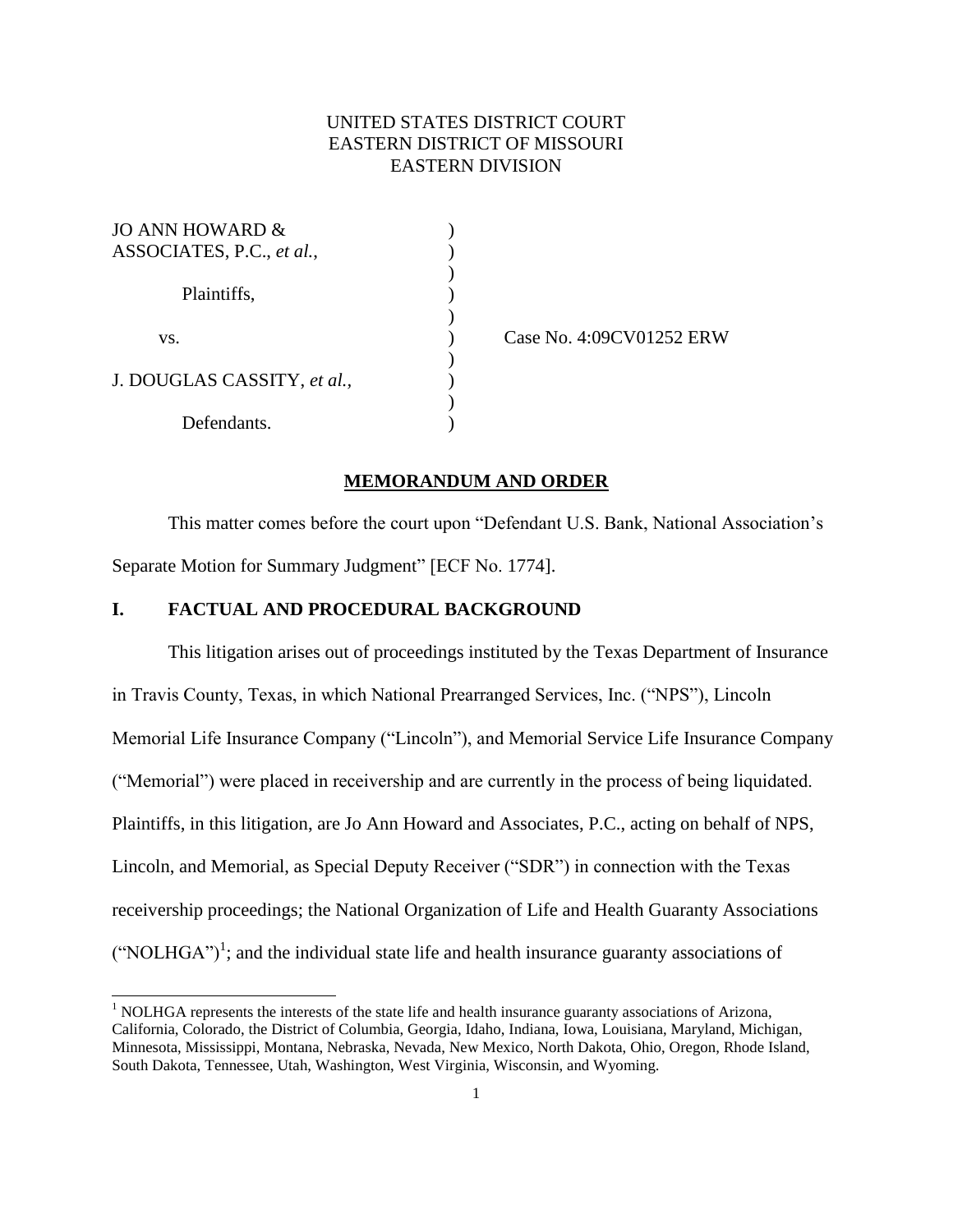Arkansas, Illinois, Kansas, Kentucky, Missouri, Oklahoma, and Texas. These individual guaranty associations, as well as those represented by NOLHGA, are statutory entities created by state legislatures to provide protection for resident policyholders in the event that a member insurance company becomes insolvent. Plaintiffs represent that these state guaranty associations have been assigned or subrogated to the claims of funeral homes and consumers arising out of dealings with NPS through (1) each state guaranty association's enabling act; (2) the NPS / Lincoln / Memorial Liquidation Plan approved by the Texas Receivership Court on September 22, 2008; or (3) express assignments received from recipients of death benefits paid by a state guaranty association.

Prior to the institution of the Texas proceedings, NPS was in the business of selling preneed funeral service contracts, which were sold to consumers through funeral homes. Lincoln and Memorial were issuers of life insurance policies. NPS marketed its pre-need contracts by assuring consumers that funds paid to NPS would be secured in pre-need trusts and backed by whole life insurance policies issued by Lincoln or Memorial for the full amount of the contract. NPS represented to these consumers that the necessary funds would be available when the preneed beneficiary died and the funeral home's claim became due. In accordance with state law, this process was accomplished in certain states by requiring the purchaser to simultaneously apply for a life insurance policy issued by Lincoln or Memorial in an amount corresponding to the amount of the pre-need contract. In other states, the pre-need trust itself purchased the life insurance policies.

On May 3, 20, 2012, Plaintiffs herein filed their Third Amended Complaint, asserting a wide variety of claims against various defendants. The claims against U.S. Bank, for which it is seeking summary judgment, are breach of fiduciary duty and negligence [ECF No. 916].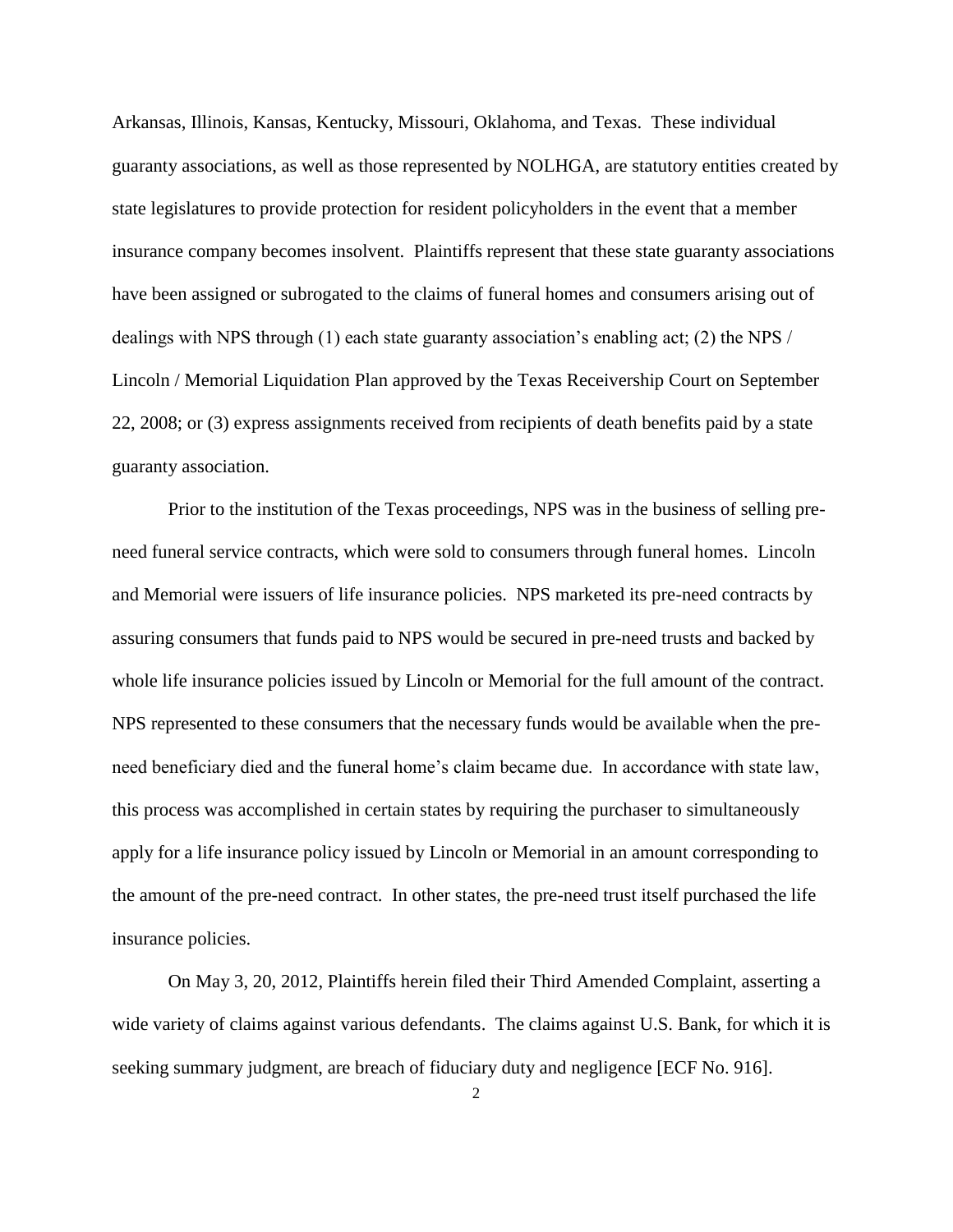The undisputed material facts for this summary judgment motion are as follows. Mark Twain/Mercantile served as trustees until July or August 1998, for pre-need trusts I-IV and until February or March 1999, for pre-need trust V [ECF No. 1775].<sup>1</sup> Statements of account for the trusts were sent regularly to NPS. $^2$  Final account statements were sent to NPS for the trusts at the end of Mark Twain/Mercantile's tenure as trustee.<sup>3</sup>

## **II. SUMMARY JUDGMENT STANDARD**

A court shall grant a motion for summary judgment only if the moving party shows "there is no genuine dispute as to any material fact and that the movant is entitled to a judgment as a matter of law." Fed. R. Civ. P. 56(a); *see Celotex Corp. v. Catrett*, 477 U.S. 317, 322 (1986). By definition, material facts "might affect the outcome of the suit under the governing law," and a genuine dispute of material fact is one "such that a reasonable jury could return a verdict for the nonmoving party." *Anderson v. Liberty Lobby, Inc.*, 477 U.S. 242, 248 (1986). If the non-moving party has failed to "make a showing sufficient to establish the existence of an element essential to that party's case, . . . there can be 'no genuine issue as to any material fact,' since a complete failure of proof concerning an essential element of the non-moving party's case necessarily renders all other facts immaterial." *Celotex*, 477 U.S. at 322-23.

The moving party bears the initial burden of proof in establishing "the non-existence of any genuine issue of fact that is material to a judgment in his favor." *City of Mt. Pleasant, Iowa v. Associated Elec. Co-op., Inc.*, 838 F.2d 268, 273 (8th Cir. 1988). The moving party must show that "there is an absence of evidence to support the nonmoving party's case." *Celotex*, 477 U.S. at 325. If the moving party meets this initial burden, the non-moving party must then set

 $\overline{\phantom{a}}$ 

 $1 \text{ U.S.}$  Bank is the successor in interest for Mark Twain Bank and Mercantile Bank.

 $2$  Plaintiffs deny these statements accurately reported the state of the trust accounts.

<sup>&</sup>lt;sup>3</sup> Plaintiffs deny these statements accurately reported the state of the trust accounts.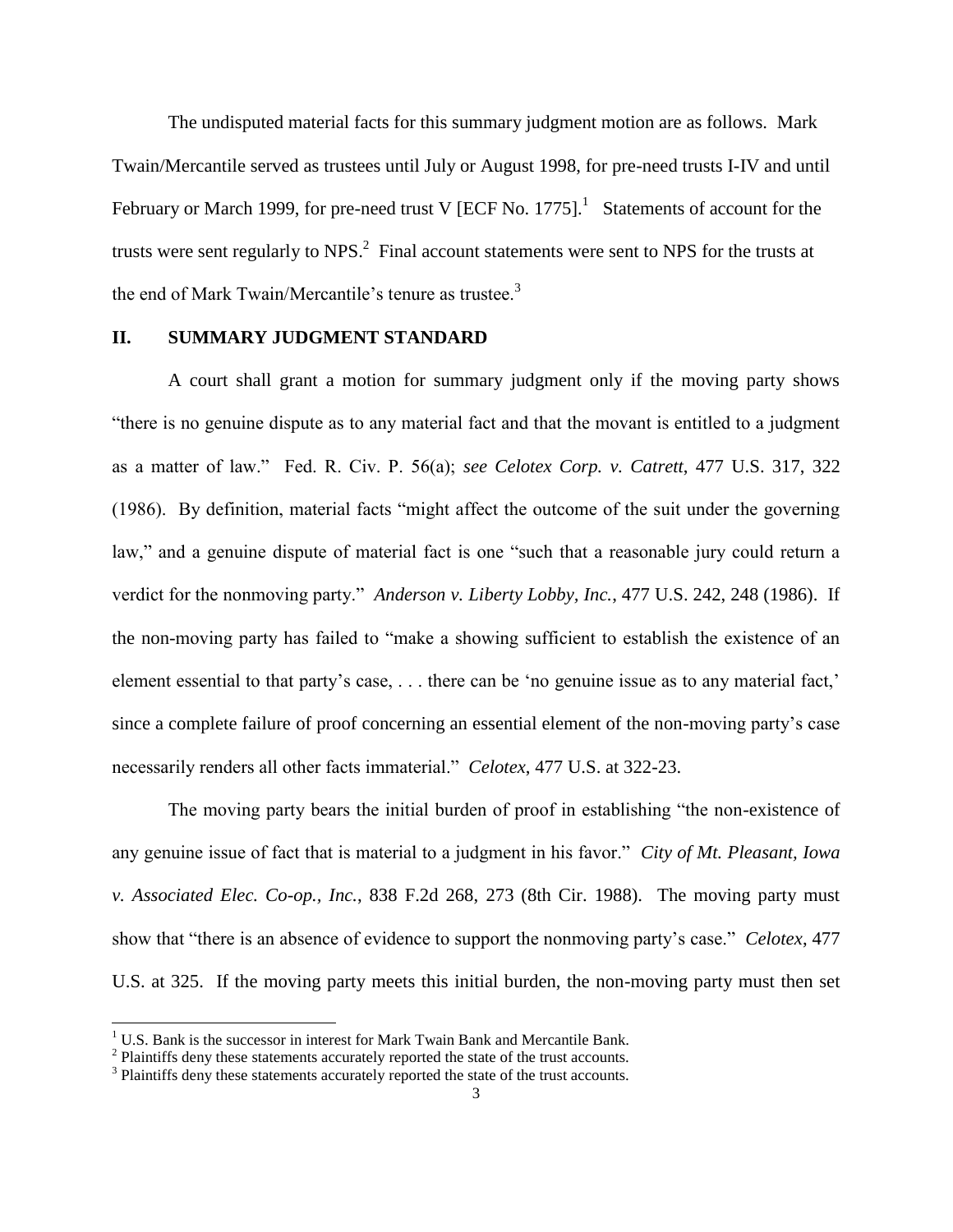forth affirmative evidence and specific facts that demonstrate a genuine dispute on that issue. *Anderson*, 477 U.S. at 250. When the burden shifts, the non-moving party may not rest on the allegations in its pleadings, but, by affidavit and other evidence, must set forth specific facts showing that a genuine dispute of material fact exists. Fed. R. Civ. P. 56(c)(1); *Stone Motor Co. v. Gen. Motors Corp.*, 293 F.3d 456, 465 (8th Cir. 2002). To meet its burden and survive summary judgment, the non-moving party must "do more than simply show that there is some metaphysical doubt as to the material facts." *Matsushita Elec. Indus. Co. v. Zenith Radio Corp.*, 475 U.S. 574, 586 (1986). Instead, the non-moving party must demonstrate sufficient favorable evidence that could enable a jury to return a verdict for it. *Anderson*, 477 U.S. at 249. "If the non-moving party fails to produce such evidence, summary judgment is proper." *Olson v. Pennzoil Co.*, 943 F.2d 881, 883 (8th Cir. 1991).

In ruling on a motion for summary judgment, the Court may not "weigh the evidence in the summary judgment record, decide credibility questions, or determine the truth of any factual issue." *Kampouris v. St. Louis Symphony Soc.*, 210 F.3d 845, 847 (8th Cir. 2000). The Court instead "perform[s] only a gatekeeper function of determining whether there is evidence in the summary judgment record generating a genuine issue of material fact for trial on each essential element of a claim." *Id.* The Court must view the facts and all reasonable inferences in the light most favorable to the nonmoving party. *Reed v. City of St. Charles*, 561 F.3d 788, 790 (8th Cir. 2009).

## **III. DISCUSSION**

U.S. Bank asserts Plaintiffs' claims are barred by the Missouri Uniform Trust Code ("MUTC") [ECF No. 1775]. U.S. Bank argues claims against a trustee are barred if brought more than five years after the resignation of the trustee. U.S. Bank claims the MUTC, effective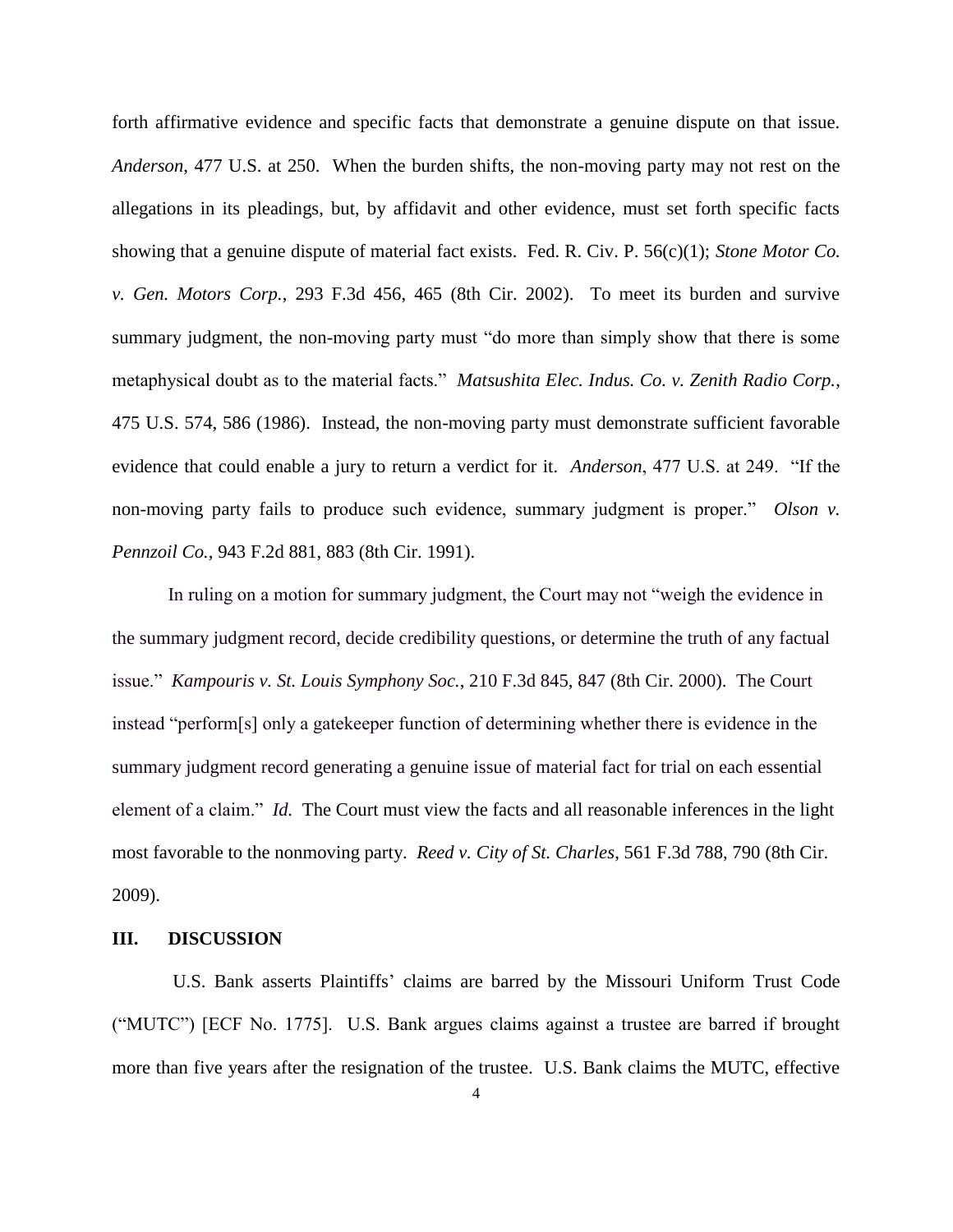January 1, 2005, applies because it applies to all trusts created before, on, or after the effective date. Additionally, U.S. Bank states Plaintiffs do not qualify for the savings clause because Plaintiffs did not acquire a right to sue until after January 1, 2005. Plaintiffs assert their claims are governed by the five year statute of limitations found in Section 516.120 because breach of fiduciary duty and negligence are torts [ECF No. 1942]. Plaintiffs also argue, even if the MUTC statute of limitations applies, their claims are still timely because they qualify for the savings clause.

## *A. MUTC v. Section 516.120*

U.S. Bank asserts the MUTC applies to Plaintiffs' claims because although styled differently, they are breaches of trust and the MUTC applies to all breaches of trusts. Plaintiffs argue their claims are negligence and breach of fiduciary duty which are governed by Section 516.120 of the Missouri Revised Statutes.

Under Missouri choice of law principles, the applicable statute of limitations is a procedural matter, meaning that the forum state's law applies. *See Nettles v. American Tel. & Tel. Co.*, 55 F.3d 1358, 1362 (8th Cir. 1995). Missouri state law applies here.

The Missouri Court of Appeals for the Western District of Missouri addressed a similar issue to the one presented here, in 2007. *Honsinger v. UMB Bank, N.A.*, No. 06-0018-CV-W-ODS, 2007 WL 4287683 (Mo. Ct. App. Dec. 4, 2007). In *Honsinger*, the plaintiffs were the beneficiaries of the trust and the defendants were the trustees. *Id*. If the Court applied the MUTC statute of limitations, plaintiffs' claims would be timely. *Id.* at \*3. If the Court applied the general limitation period found in Section 516.120, plaintiffs' claims would be barred. *Id*. Defendants argued breach of trust and breach of fiduciary duty are treated as the same cause of action and governed by section 516.120. The Court found Plaintiffs' claims were governed by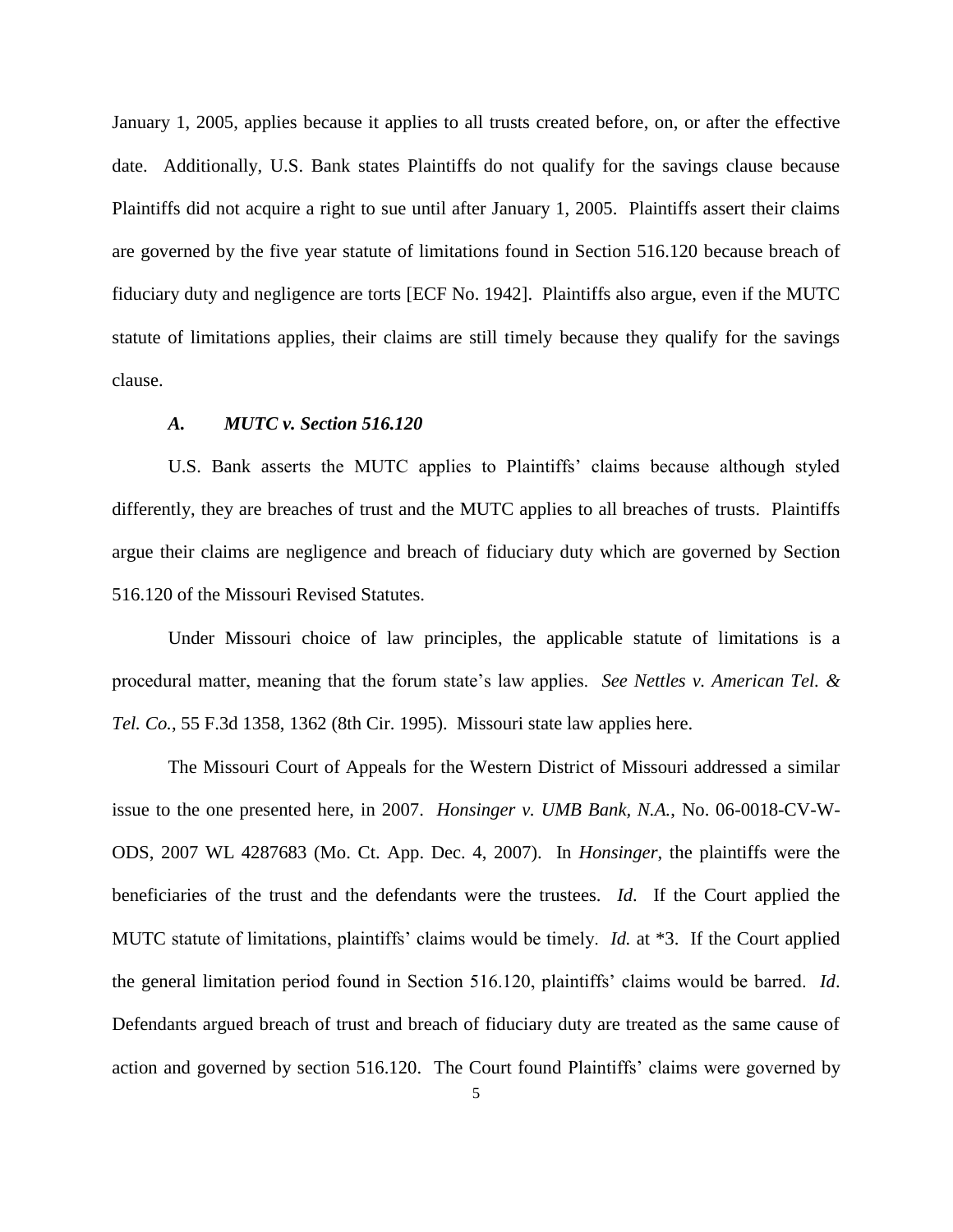the MUTC statute of limitations. *Id.* at \*4. In its opinion, the Court stated, "the failing in Defendants' argument is that in treating the causes of action the same all Missouri courts have done is recognize the *elements* are the same. This does not mean that a suit by a beneficiary against a trustee is, for all purposes, treated the same as any other claim against a fiduciary." *Id.* at \*3. The Court further went on to state, "the Missouri Supreme Court held section 456.220 provided the applicable limitation period because the suit involved defendant's actions in his capacity as trustee." *Id*.

Plaintiffs assert Missouri courts have applied Section 516.120 to breach of fiduciary duty claims for trustees, citing *Twin Chimneys Homeowners Association v. J.E. Jones Construction Company*, 168 S.W.3d 488 (Mo. Ct. App. 2005). <sup>4</sup> In *Twin Chimneys*, the Court did apply section 516.120 to a breach of fiduciary duty claim brought against a trustee. *Id*. However, the Court did not analyze whether the general limitations period applied or the trust specific limitations period as was done in *Honsinger*. *Id*. at 501. The analysis in *Honsinger* is on point with the issue raised in this motion. As such, the Court will apply the MUTC specific limitations period to Plaintiffs' breach of fiduciary duty claim because this suit involves U.S. Bank's actions in its capacity as trustee.<sup>5</sup>

#### *B. Application of the MUTC*

 $\overline{\phantom{a}}$ 

The current MUTC went into effect January 1, 2005. Mo. Rev. Stat. § 456.11-1106. It provides a beneficiary must begin a suit against a trustee for breach of trust within five years of (1) the removal, death, or resignation of the trustee; (2) the termination of the beneficiary's

<sup>&</sup>lt;sup>4</sup> Plaintiffs also cited to the Court's Memorandum and Opinion [ECF No. 449] when the Court applied section 516.120 in deciding Bank of America and American Stock Transfer and Trust Company's Motion to dismiss. However, the parties agreed section 516.120 applied.

<sup>&</sup>lt;sup>5</sup> Section 516.120 does apply for Plaintiffs' negligence claim. The five-year statute of limitations was tolled until 2008, under the adverse domination doctrine.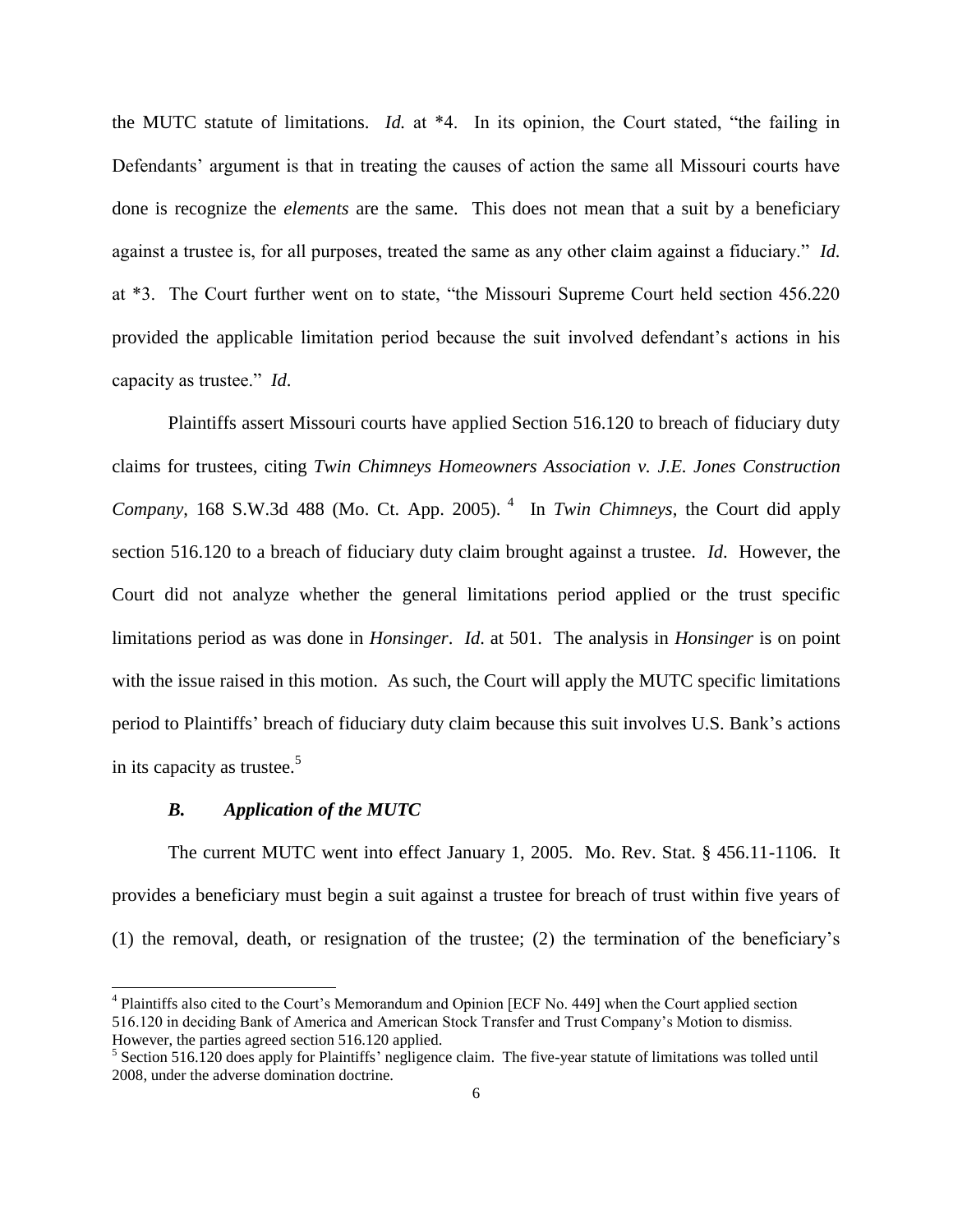interest; or (3) the termination of the trust. Mo. Rev. Stat. § 456.10-1005. The MUTC also provides it applies to all trusts created before, on, or after January 1, 2005, and shall apply to all judicial proceedings concerning trusts commenced on or after January 1, 2005. Mo. Rev. Stat. § 456.11-1106. The MUTC further states, "if a right is acquired, extinguished, or barred upon the expiration of a prescribed period that has commenced to run under any other statute before January 1, 2005, that statute continues to apply to the right even if it has been appealed or superseded." Mo. Rev. Stat. § 456.11-1106.2. The issue is whether Plaintiffs acquired a right before January 1, 2005. If Plaintiffs acquired a right before 2005, the statute of limitations in section 456.220 applies, which was the applicable law prior to the MUTC.

There is no dispute U.S. Bank's tenure ended before the MUTC went into effect. U.S. Bank argues Plaintiffs did not acquire a right before 2005, because a cause of action did not arise against U.S. Bank until 2008. Plaintiffs contend they did acquire a right before 2005, even though damages were not capable of ascertainment until 2008. Both parties rely on *Gould v. Gould*, 280 S.W.3d 137 (Mo. Ct. App. 2009). The issue in *Gould* was whether the savings clause of the MUTC applied. *Id.* at 141-142. The Court held Plaintiffs acquired a right of action before 2005, triggering the savings clause. *Id*. at 142. *Gould* is not helpful to this Court because all of the acts occurred well before 2005, and there was no question if the right had accrued after 2005. *Id*. Here, the parties dispute whether a right accrued before 2005.

A plaintiff does not have a right to maintain a suit until a cause of action accrues. *Baugher v. Gates Rubber Co., Inc.*, 863 S.W.2d 905, 913 (Mo. Ct. App. 1993). A cause of action accrues when the plaintiff suffers an injury and damages are capable of ascertainment. *Id*. *See also Bus. Men's Assur. Co. of Am. V. Graham*, 984 S.W.2d 501, 507 (Mo. 1999). Capable of ascertainment refers to "the fact of damage, rather than to the exact amount of damage. It has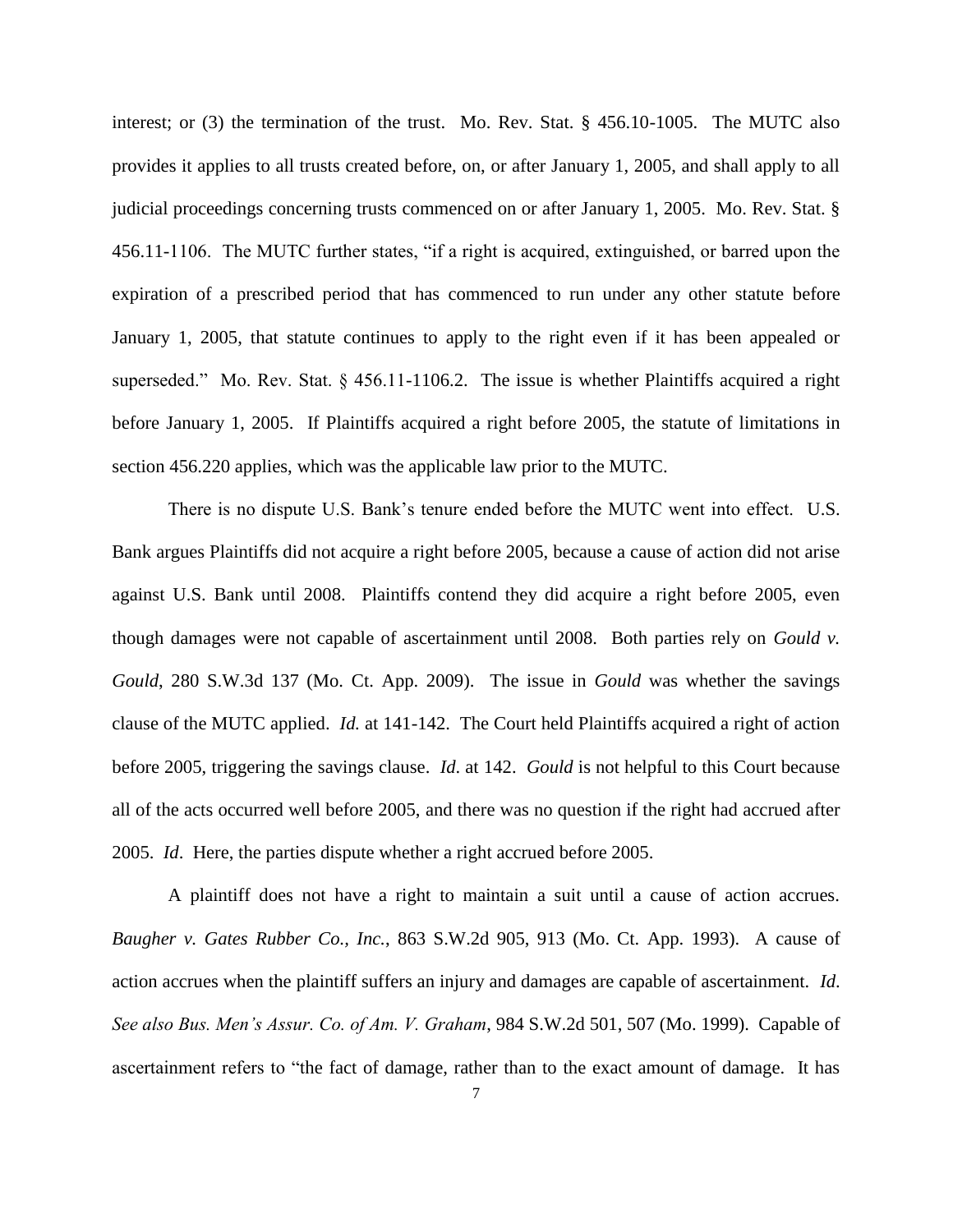been construed to mean "the moment that plaintiff's damages are substantially complete." *Graham*, 984 S.W.2d at 507.

Plaintiffs rely on *Foshee v. Forethought Federal Savings Bank*, to assert their damages occurred during U.S. Bank's tenure when the trust assets were depleted. No. 09-2674-JPM-dkv, 2010 WL 2650733 (W.D. Tenn. Jul. 1, 2010) (finding depletion of the trust assets is damage for purposes of creating a cause of action establishing standing to bring suit). It is incongruent for Plaintiffs to assert in response to numerous other motions their damages are not for depletion of the trust corpus and then assert in this motion the depletion is their damages. However, Plaintiffs right to sue may have arisen before 2005. There is evidence in the record to suggest if NPS had been forced to stop at any point in time, contracts would have gone unpaid. Thus, damage occurred when the "overhang" between contracts NPS was able to pay and contracts NPS had promised to pay began. If the beneficiaries of the trusts had brought suit in 2000, for example, shortly after U.S. Bank's tenure ended, they would have had injury and damages. Because the scheme did not stop until 2008, does not mean the beneficiaries could not have brought suit sooner had they known of the damages, it simply means the damages continued to accumulate. When Plaintiffs suffered damages is a genuine dispute of material fact. If Plaintiffs prove damages were sustained before 2005, then a right was acquired. If they cannot prove damages before 2005, then the MUTC five-year limitation will apply and Plaintiffs suit will be barred.

If Plaintiffs qualify for the MUTC savings clause, the now repealed section 456.220 will apply. Section 456.220 requires a suit be brought within five years after the receipt by the beneficiary of the final account or statement fully disclosing the matter and showing termination of the trust relationship. Mo. Rev. Stat. § 456.220.1. If a final account statement is not sent, all